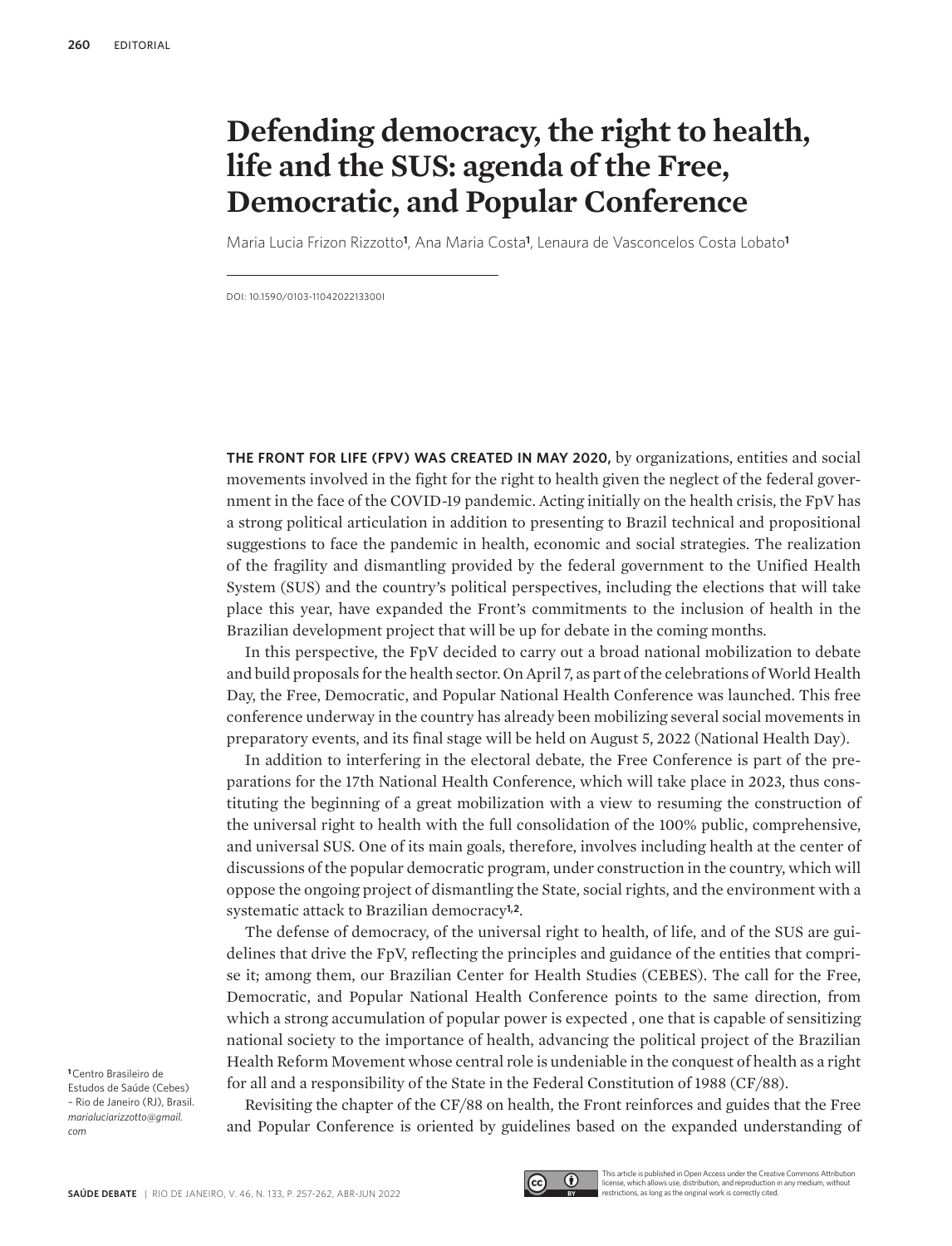health, a product of social accumulation and translated into collective good living with justice and equality. As a result of a complex process of social, economic, and environmental determination, health can only be guaranteed if it is articulated with a democratic development project that preserves the environment, ensures rights, and places the economy at the service of life**1,2**.

The process of democratization in Brazil has been showing its weaknesses, particularly in recent years of strong threats to democracy. More than ever, it is necessary to reaffirm that the struggle for health is linked to the struggle for democracy. Fighting for democracy, for the universal right to health, for life, and for a SUS that is 100% public, universal, comprehensive, and of quality is to resume the fight that has been waged since the 1970s and 1980s, which led to the redemocratization of the country after 20 years of military dictatorship. It is honoring the struggle that led to the National Constituent Assembly and affected the CF/88, expanding workers' rights, including social security, creating our health system, and guaranteeing social participation in the conduct of public policies.

They are different moments that dialogue in the opposite direction: then, the fight was to get out of a 'leaden years' dictatorship, now, the fight is to prevent it; then, the task was to build the expanded bases of social security for the universal right to health and the SUS, now the fight turns against the dismantling of social rights and the SUS; then, the economic model of agribusiness and the unlimited exploitation of nature was an initial project, now it is the hegemonic model of agricultural production, responsible for the imbalance of the flora and fauna and for the resurgence of diseases; then, participation and social control gained prominence, now they are criminalized by an authoritarian and fascist-inspired government that wants to perpetuate itself in power.

Such context requires a great articulation of the democratic field, aiming at a new social pact and the construction of a national project, which has as its horizon: the reduction of the enormous social inequalities; a new model of development that is sustainable, sovereign, that preserves nature, and is geared towards the needs of the population and future generations, and not towards private interests that plunder our wealth. A project for the reconstruction of the State to guarantee rights, such as the right to health, housing, education, social security, and a dignified and safe life, without violence and without discrimination. That is the expectation regarding the Free Popular Conference!

That political commitments and national awareness be strengthened regarding the essential universal right to health translated into a set of social, economic, and environmental policies. That the commitment and defense of the consolidation of the universal SUS, 100% public, financed with sufficient and adequate resources from social security be strengthened; that mechanisms be identified that guarantee, throughout the national territory, equal access of the population to health networks and health actions and services; guarantees of essential changes in the management of work and in the construction of a new alliance between workers and users of the SUS. These are central themes to be debated by the Free, Democratic, and Popular, National Health Conference on Health, from which new paths are expected to advance in the consolidation of a fair and democratic Brazil.

## **Collaborators**

The editors of Health in Debate Rizzotto MLF (0000-0003-3152-1362)\*, Costa AM (0000- 0002-1931-3969)\*, and Lobato LVC (0000-0002-2646-9523)\* have equally contributed to the elaboration of the manuscript. $\blacksquare$ 

\*Orcid (Open Researcher and Contributor ID).